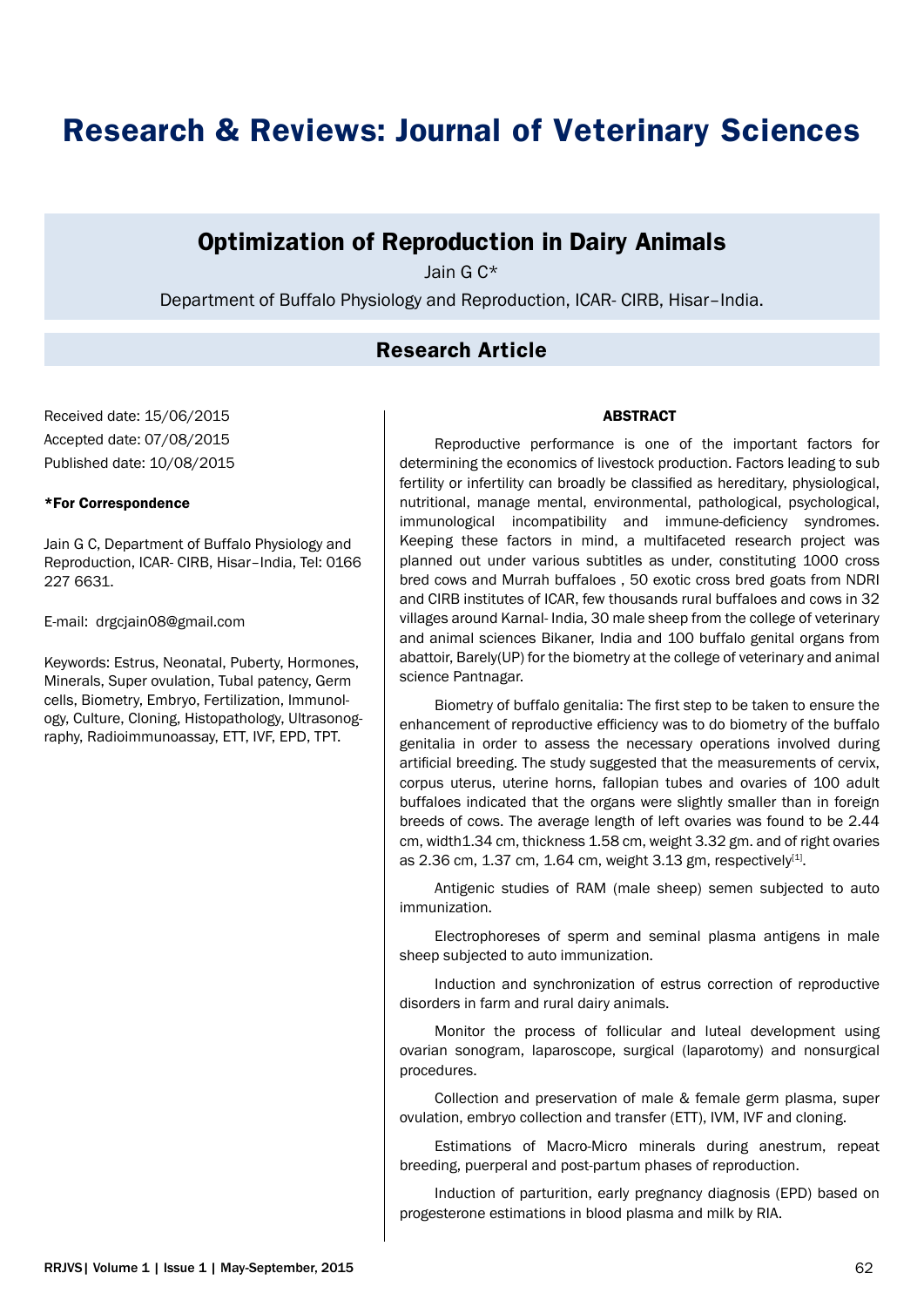Monitoring of endocrine profiles including prostaglandin F2α, FSH, LH, estradiol-17β, progesterone, cortisol and prolactin during various phases of post birth, growth, puberty, maturation, reproductive cycle (follicular & ovulation), puerperal partum, postpartum, and pregnancy.

Effects of different season body weight and weaning on the endocrine profiles in female buffalo calves.

The recent techniques and strategies for the use of sexed germ plasm, stem cells, automated heat detection devices, sex determination by lacer detection techniques,(LTD), and feeding of somatotropin (bST) hormone are some more which needs to be incorporated in such programs. However, use of genomics, proteomics and bioinformatics will undoubtedly provide researchers with a greater understanding to enhance efficient reproductive process in animals. The other emerging assisted parameters will be the incorporation of zoo noses and public health aspect.

# **INTRODUCTION**

Reproductive performance is one of the important factors for determining the economics of livestock production. Factors leading to sub fertility or infertility can broadly be classified as hereditary, physiological, nutritional, manage mental, environmental, pathological, psychological, immunological incompatibility and immune-deficiency syndromes. Keeping these factors in mind, a multifaceted research project was planned out, constituting 1000 cross bred cows, Murrah buffaloes, 50 exotic cross bred goats from NDRI and CIRB institutes of ICAR, few thousands rural buffaloes and cows in 32 villages around Karnal-India, 30 male sheep from the college of veterinary and animal sciences Bikaner, India and 100 buffalo genital organs from abattoir, Barely (UP) for the biometry at the college of veterinary and animal science Pantnagar.

I feel privileged to be the pioneer in estimating the Prostaglandin F2α cross bred cows, buffaloes and goats in India during growth and various phases of reproduction. Established modern facilities to measure most of hormones e.g. Follicle Stimulating Hormone( FSH), Luteinizing Hormone( LH), Prolactin (PRL), Growth Hormone(GH), Progesterone(P4), Estradiol-17β(E2), Cortisol and Gastrin by Radioimmunology Assay (RIA) with and without extraction of blood plasma and milk.

#### **Reproductive disorders and postpartum fertility status among dairy animals**

Prevalence of puerperal and postpartum reproductive disorders among crosses of Holstein Friesian and Zebu (KF 756), Brownswiss and Zebu (KS 677), Sahiwal (145) and Murrah Buffaloes (492) were investigated for a period of three years at NDRI Karnal India and were found to be 38.1, 26.7, 15.9 and 15.7% in KS, KF, Sahiwal and Murrah buffaloes, respectively. The prenatal losses in the form of abortions and still births were also lower among Zebu animals including buffaloes. However, Murrah buffaloes had higher rate (2.6%) of difficult parturitions in comparison to cross bred cows. There by it was difficult to put forward any hypothesis for being having a higher rate of reproductive disorders in crosses of KS in comparison to KF<sup>[2]</sup>.

#### **Biometry of buffalo genitalia**

The first step to be taken to ensure the enhancement of reproductive efficiency was to do biometry of the buffalo genitalia in order to assess the necessary operations involved during artificial breeding and to monitor all events after fertilization. The study suggested that the measurements of cervix, corpus uterus, uterine horns, fallopian tubes and ovaries of 100 adult buffaloes indicated that the organs were slightly smaller than in foreign breeds of cows. The average length of left ovaries was found to be 2.44 cm, width1.34 cm, thickness 1.58 cm, weight 3.32 gm and of right ovaries as 2.36 cm, 1.37 cm, 1.64 cm, weight 3.13 gm, respectively [1].

#### **Induction of estrus in postpartum dairy animals**

Routine periodical examination after 30 days partum, douching with Lugols iodine (10-20 ml, 0.5%), two applications per weak, administration of estrus inducing drugs e.g. Prajana, Uteroline, Fertivet, Secrodyl, Folligon/PMSG and Prostaglandin F2α(lutalyze) were tried in cases without showing genital infection. Whereas animals showing genital infections were subjected to the application of intra uterine(I/U) lugols solution 10-20 ml (0.5%), two applications on alternate days, and in some cases oxytocin 50 IU I/m after the last application of lugols solution, I/U administration of three injections on alternate days of pancreomycin 20 lakhs (20 ml) or terramycin(10 ml), or gentamycin(2-5 ml) or two injections of metrijet (Intervet) and finally PGF2α 25 mg- two injections at 12 days apart. The responses of PGF2α over other drugs to induce estrus synchronization were very encouraging in livestock in general. It was also tried in few hundred rural, farm bred and cross bred cows, buffaloes and goats responding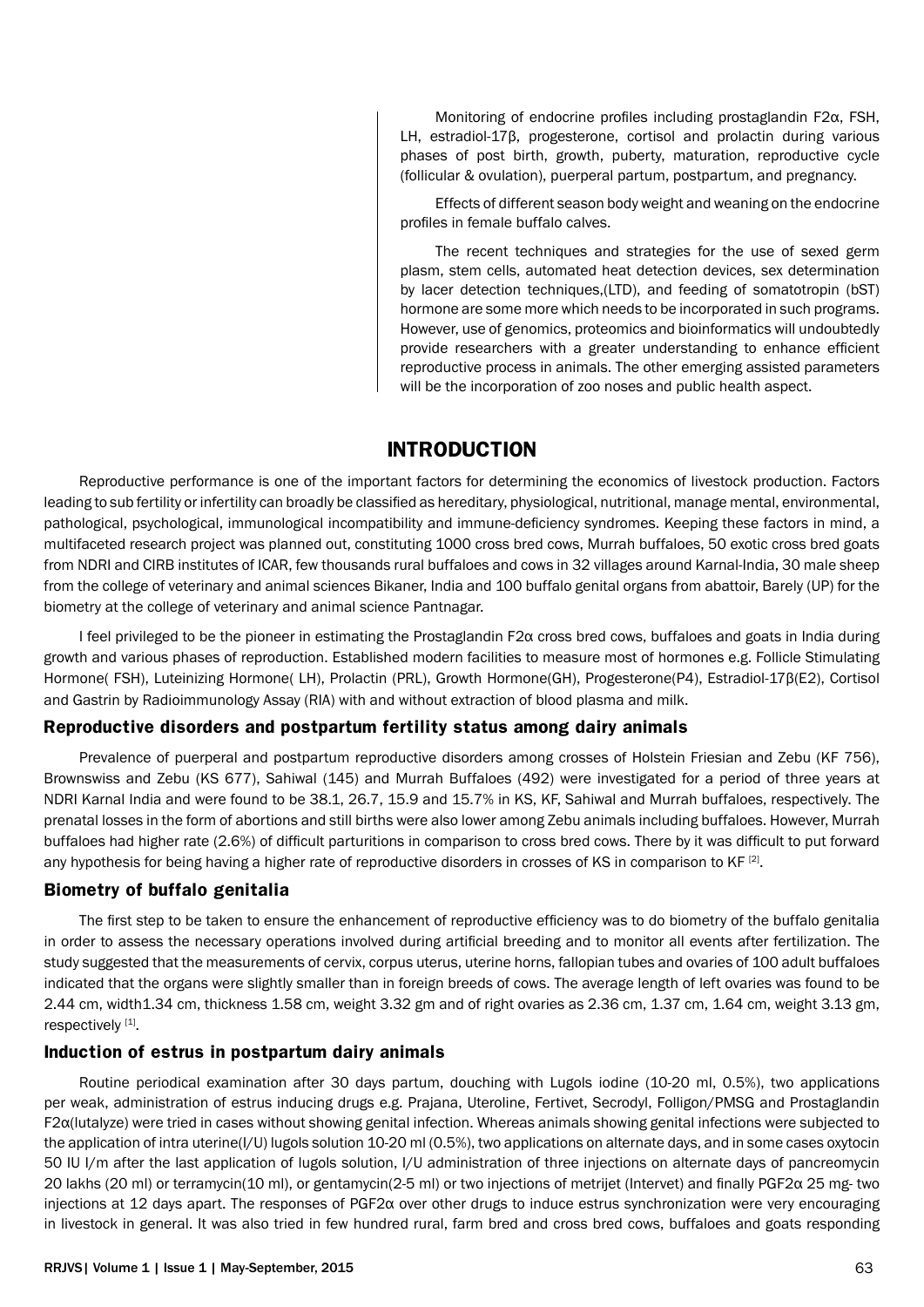within 96 hr of PGF2α treatment [3]. Since the losses due to the death of early embryo were very heavy and perhaps the principle factor for lowering the reproductive efficiency in cows, buffaloes and goats, these animals showing such problems were further subjected to screening by ultra sound, endoscopy (in some cases), laparotomy, tubal patency, and mineral profiles by atomic spectrometer and reproductive hormonal profiles by RIA.

#### **Induction of postpartum ovarian response in buffaloes**

Post-partum (75) buffalo cows were subjected for induction of estrus with Gn-Rh-200 µg (n=8), Lutalyse-25 mg I/m (n=26), Folligon-500 IU (n=11), 750 IU (n=14), and 1000 IU (n=8), and Synchromate-B ear implants (n=8). The overall ovarian activity in the treated groups was then compared with untreated buffaloes(n=60) The response of estrum exhibition was found to be 37.5, 50.0, 18.0, 63.0, 50.0, 25.0, and 26.7 % among Gn-Rh, Lutalyse, all groups of Folligon, Synchromate- B and control groups, respectively [4].

#### **Postpartum endometritis in dairy animals**

Intrauterine therapy constituting different drugs was tried in cases of postpartum endometritis in Karan Swiss (123), Karan Friesian (91), Sahiwal (7) cows and buffaloes (23). The drugs used were Metrijet (n=17), Terramycin liquid (n=53), Betadine (n=22), Veteran LA (n=81) and Furea (n=7), which took on an average of 16, 18, 20, 18, and 19 days for declaring clinically cured, respectively with a no significant difference among all treated groups in cases of postpartum endometritis [5].

#### **Comparative efficacy of estrus inducing drugs in rural dairy animals**

The overall incidences of reproductive disorders in rural dairy animals (2843) were observed very low in comparison to farm bred animals. Non cyclic breed able dairy animals(1712) were subjected to eight treatments namely ovarian massage, lugols iodine paint on cervix, Herbogyne capsules, Cocu tablets with lugols paint, enucleation of CL, mineral mixture with lugols paint, vitamins A & D3 and mineral mixture alone resulted in induction of estrus as 40, 51, 52, 47, 79, 47, 62, and 44%, respectively. However a divergent trend in conception rate was observed in animals treated with mineral mixture with lugols paint(70), Herbogyne capsules(60), lugols paint on cervix(57), cocu tablets(56), Vitamin A & D3(54), enucleation of CL(33) and mineral mixture(27%) [6].

#### **Comparative efficacy of drugs to reduce the occurrence of repeat breeding in dairy animals**

To minimize the incidence various drugs were administered in 329 repeat breeding dairy animals showing pathological and morphological genital conditions. These repeat breeding animals were further sub divided in to two groups, as animals showing a mild degree of infection (group 1) and in (group 2) animals showing sub clinical and nonspecific pathological conditions. These animals were given separately I/U liquid terramycin solution, Mast alone–U, Benzene penicillin G sodium, and lugols solution of 0.5%. The other group of 224 animals having no history of genital infections was given P4, HCG, and oxytocin I/m during routine AI. The response in both the groups was recorded on the basis of conception within 42 days of administration (2 estrous cycles). The response of 0.05% lugols iodine solution was observed most effective (67%) followed by liquid terramycin and benzyle penicillin G sodium (52-53%) and Mast alone-U (41%). Whereas the response in second group was most effective with 125 mg P4(68%), followed by HCG (65%) and oxytocin (64%). The study suggested that the incidence in repeat breeding dairy animals with mild infection can be minimized with the application of lugols iodine solution and animals with no infection with P4 and HCG. However, further trials are needed to substantiate these findings [7].

#### **Tubal potency test**

Tubal patency test by performing laparatomy was tried in some repeat breeding animals, not conceived even after treatment and four inseminations. A mild solution of blue dye (50 ml) was injected in the utero-tubal junction by using a 50 ml syringe. In all such cases the dye passed through the entire fallopian tube and reached to the ovarian fimbria and to the abdominal cavity ensuring no blockage in the oviduct. This experiment was done just to ensure whether the failure of conception is because of some blockages in the fallopian tube of the animals.

## **Early pregnancy diagnosis(EPD) on the basis of milk and blood plasma P4 levels**

Milk P4 levels to monitor early pregnancy in goats and buffaloes was estimated by a direct RIA without extraction and purification. Milk samples (20 ml) each on days 19, 21, 25, and 27 post mating were collected from goats. The P4 concentration in milk was found to be significantly higher (P>0.01) in pregnant goats with a peak level of 39.49  $\pm$  3.23 ng/ml on day of mid gestation. The accuracy of the test was 100 %(13/13, 10/10, 6/6, 4/4) by taking a level of 7.25 ng/ml or above as an indication of pregnancy<sup>[8]</sup>. Similar trials with almost same results in buffalo's milk were reported [9].

#### **Induction of parturition in goats**

Eight pregnant goats were subjected to administration of PGF2α (dinoprost-20 mg) and dexamethazone (Dexona 20 mg) separately for termination of pregnancy 10 days before the expected date of kidding. The control goats (n=4) were not subjected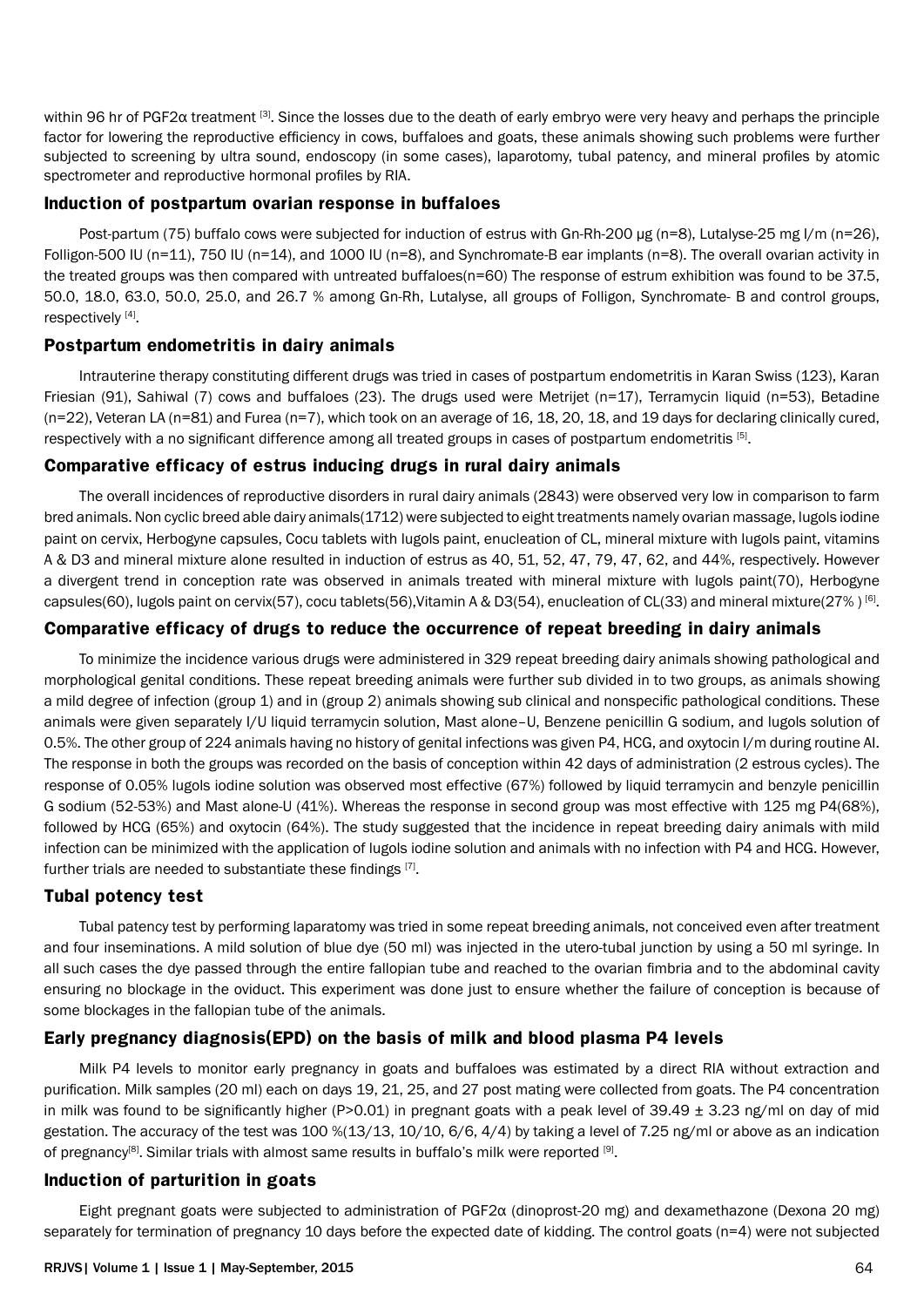to any treatment. All induced goats had normal kidding with healthy kids. The goats induced with PGF2α and dexamethazone took 35.3 hr and 54.66 hr, respectively for the delivery after administration. Placenta was dropped within 2to5 hr of kidding, both in control and induced group. The mean corresponding body weight of male and female kids were 3.22 kgs and no significant difference was observed [10].

#### **Embryo transfer technology in dairy animals**

Murrah buffaloes were monitored for ovarian activity and estrus expression for studies on super ovulation and embryo transfer project during the period from 1988 to 1994 by administrating different super-ovulatory regimen with FSH-P, FSH-E, PMSG, OVAGEN, FOLLITROPIN and SUPEROV (n=256) in various combinations and different pattern of doses. Out of these 133 buffaloes were flushed non-surgically on day 5, 6, and 7 of first insemination Figures.1-8. In addition 24 nonsuper ovulated normal cycling buffaloes were also flushed during this period. The expression of estrus in donors and recipients were observed within 48-60 and 60-72 hr, respectively after PGF2α administration. The donors were inseminated three times after the onset of estrus. The overall ovarian response in terms of follicles and corpora lutea was observed as 0.3 and 2.03, respectively with a maximum response in Follitropin induced group(n=35)<sup>[11-14]</sup>.



Figures 1. Super-ovulation and embryo evaluation.



Figures 2. Super-ovulation and embryo evaluation.



Figures 3. Super-ovulation and embryo evaluation.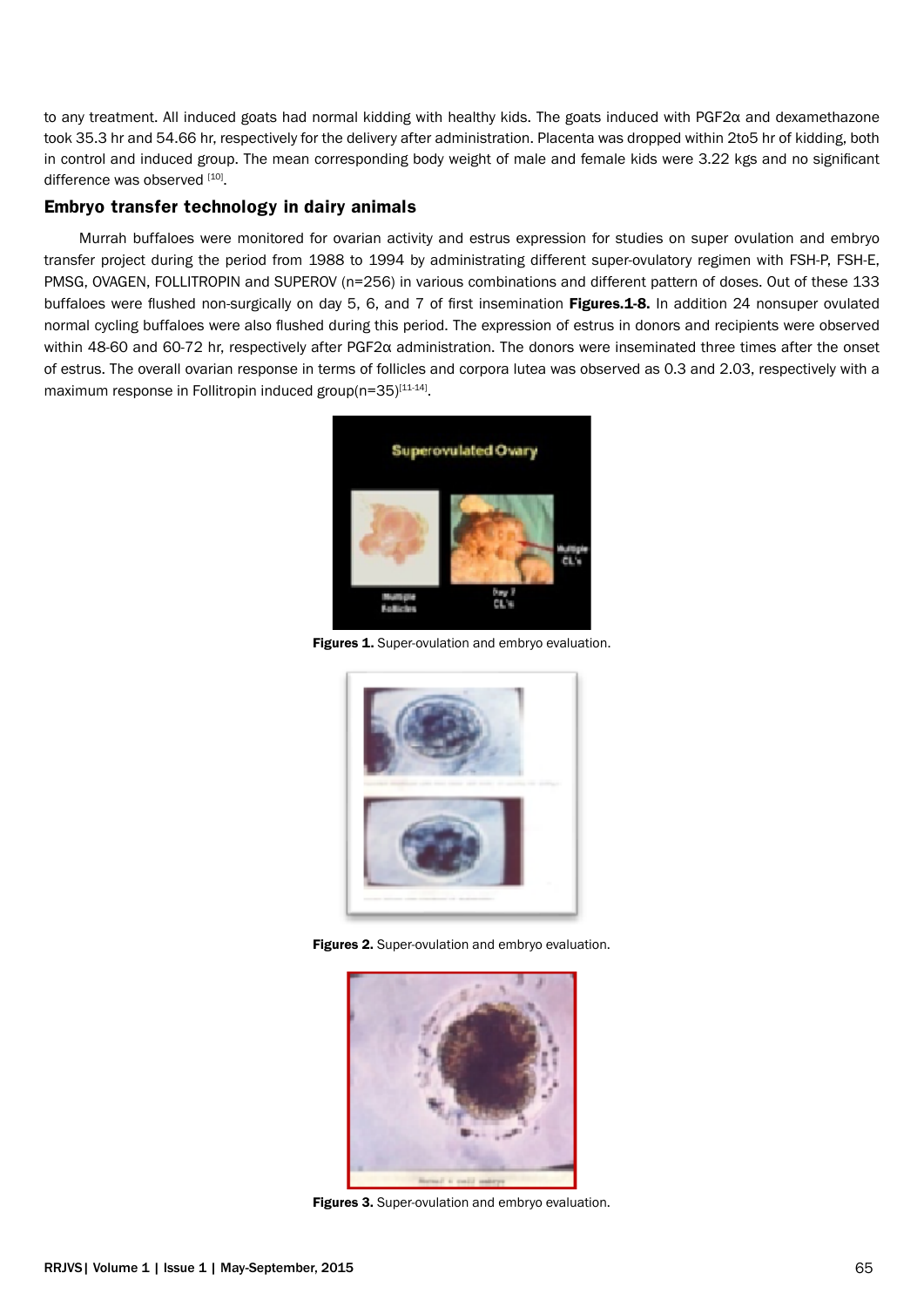

Figures 4. Super-ovulation and embryo evaluation.



Figures 5. Super-ovulation and embryo evaluation.



Figures 6. Super-ovulation and embryo evaluation.







Figures 8. Super-ovulation and embryo evaluation.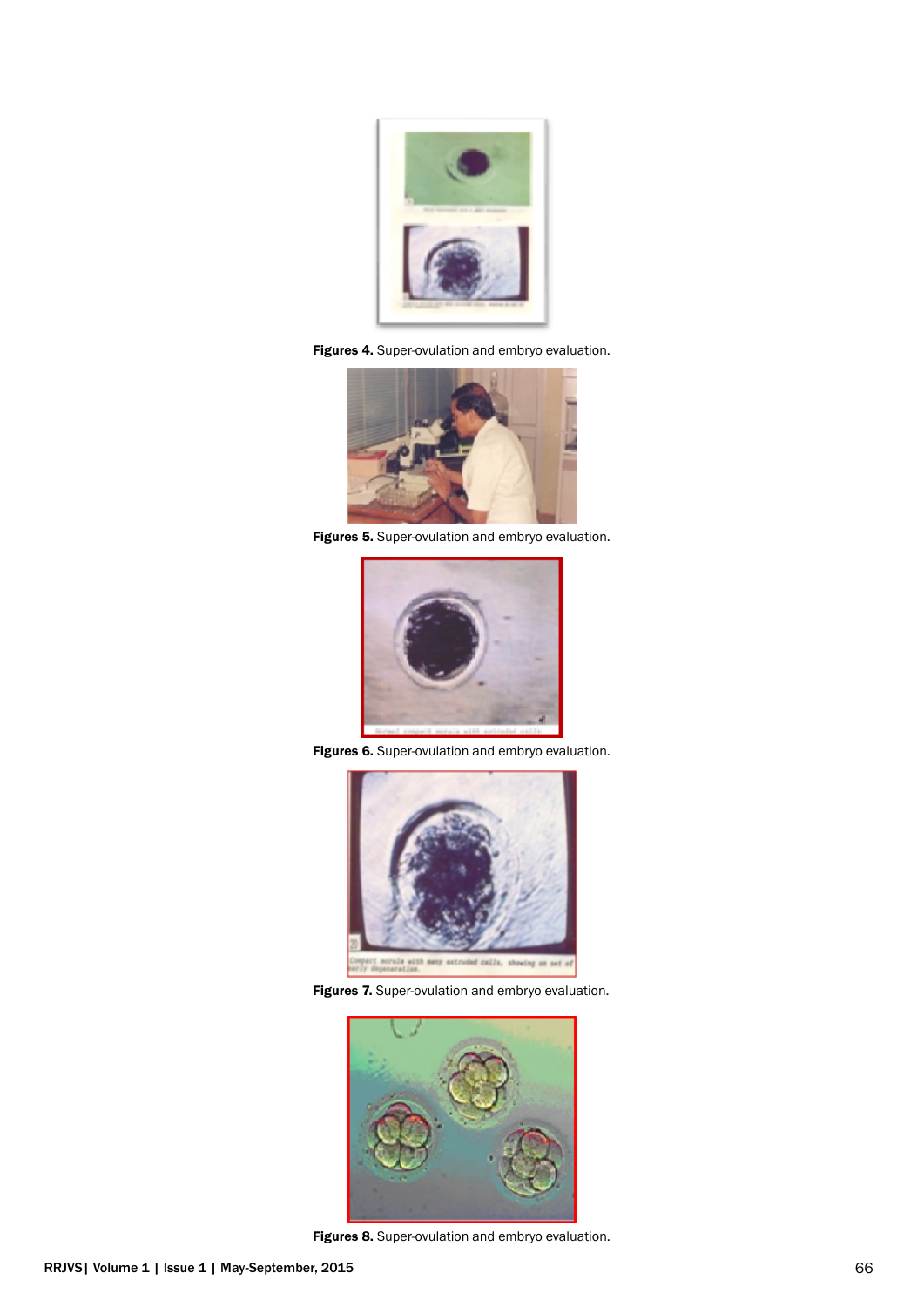#### **Ultrasonography of follicular and corpora luteal development in buffaloes and goats subjected to super ovulation**

Trans rectal ultrasonography was employed once daily before and after 8 hr administration of FSH (follitropin 30 mg) in 12 buffaloes for screening the total number of follicles and their developmental stages. Buffaloes with 2 or more corpora lutea were considered as responders. The number of medium and large sized follicles and the total number of follicles were significantly different (P<0.05) between responders and no responders while no difference was observed in small follicles. The study indicated that the pool of prenatal follicles is responsible for the development of large follicles destined to ovulate. The analysis of correlation coefficient between large sized follicles and corpora lutea was positive(r=0.47). This technique was helpful in ascertaining the actual number of CL and pattern of follicular development during luteal phase of estrous cycle [15]. Similar trials were done in goats subjected to super ovulation with PMSG, HCG and PGF2α.The response was studied by performing laparotomy(surgically) and measuring the size of follicles in mm [16].

#### **Efficacy of different collection methods for oocyte retrieval in buffaloes, goats and sheep**

Three different methods were employed for oocyte retrieval from ovaries collected from a nearby abattoir in buffaloes. Ovaries were subjected to procedures of slicing  $(N=131)$ , follicle puncture  $(n=86)$  and follicle aspiration  $(n=80)$ . The slicing technique yielded not only significantly (P<0.01) more (5.7) oocytes per ovary as compared to follicle puncture (2.6) and aspiration (1.7) but also good quality oocytes. However, the time taken in slicing and aspiration techniques was more in comparison to other technique. Similar observations were noticed when the ovaries from sheep were subjected to slicing technique for oocyte retrieval  $[17-19]$ . However, the technique of follicular puncture was employed to collect the ovaries of goats (n=347) as the collected oocytes were used for maturation process for IVF studies [20].

Monitoring of macro and micro mineral profiles in buffalo heifers associated with fertile and nonfertile inseminations. Circulatory levels of Calcium(Ca), iron(Fe), zinc(Zn), copper(Cu), manganese(Mn), and cobalt(Co) were estimated by atomic absorption spectrometer in buffalo heifers following breeding. The levels were on an average  $48.42 \pm 1.27$ ,  $1.04 \pm 0.05$ , 0.54  $\pm$ 0.02, 0.76  $\pm$  0.02, and 0.01  $\pm$  0.00 µg/ml in fertile heifers which settled to insemination and 46.31  $\pm$  1.06, 1.01  $\pm$  0.06, 0.65  $\pm$ 0.04, 0.76 ± 0.09, and 0.02 ± 0.00 µg/ml which did not settle after insemination, respectively. However, the levels of Zn, on days 1, 3, 17, 21 were lower significantly ( $p<0.5$ ) in conceived heifers [21].

The levels associated with puerperal and postpartum problems were also measured in cross bred cows of Fe, Zn, Cu, Mn and magnesium(Mg) during the period of 40 days postpartum in normal and cows having had puerperal problems of abortions, still birth and retained fetal membranes. The average levels of Fe, Zn, Mn, Co, and Mg on the day of parturition in normal calvers were  $3.2 \pm 0.9$ ,  $0.8 \pm 0.1$ ,  $1.3 \pm 0.4$ ,  $2.7 \pm 2.1$  and  $63.5 \pm 6.4$  µg/ml, respectively with higher levels of Fe and Cu on the day of parturition in normal calvers in comparison to cows having had reproductive problems. Whereas the levels were lower in normal calvers for Zn and Mn without any variations in the levels of Mg among normal and abnormal calvers. However, the levels of Zn, Fe, Mn and Cu were found lower in cows retaining fetal membrane. The study suggested that the level of trace minerals have some role to play in retaining the fetal membrane in cross bred cows [22]. The levels associated with anestrum and repeat breeding problems in bovines were also measured in blood plasma in twelve Murrah type rural buffaloes, five repeat breeding buffaloes and four cross bred cows for various mineral profiles during a period of 28 days at a weekly interval in anestrum buffaloes and on days 1,3,6,10,13,16,19,22 and 25 in repeat breeding cows and buffaloes.

The average levels of Mn, Cu, Mn, Zn, and Fe were 1.66, 0.98, 0.65, 1.45, and 1.68 µg/ml, respectively in anestrum rural buffaloes. Whereas the overall levels were 52.33, 1.34, 0.50, 0.88, 1.64 and 52.1, 0.99, 0.52, 0.96, and 2.1 µg/ml, respectively in repeat breeding buffaloes and cross bred cows. The levels of Cu and Zn were found lower in repeat breeding buffaloes and of Cu, Mn, Zn and Fe in repeat breeding cows, respectively on the day of breeding (day-1) in comparison to other days of estrous cycle. The study suggested that the lower concentration of trace minerals on the day of estrus in repeat breeding buffaloes and cows have some role in failure of conception and needs more trials.

## **In vitro maturation (IVM) and fertilization (IVF)**

Attempts were made to fertilize the unfertilized ovum collected during the routine non-surgical flushing and collection of embryos in buffaloes. The media used for oocyte maturation and embryo development was T CM-199+10% buffalo estrus serum. These ova were challenged with a heavy dose of high quality semen and were incubated in BO media having 20 mg/ml BSA and 10 µg/ml heparin for 3 hr and then sperm attached oocytes were transferred to maturation media drops for further development. The maturation media was changed on alternate days and the oocytes were observed for cleavage under phase contrast microscope and resulting embryos were cultured for nine days [20]. However, now enough progress has been made in culture conditions, such that immature oocytes can now be retrieved and matured *in vitro* (IVM).

#### **Cloning**

It is an asexual form of reproduction where all the genes of the offspring would come from a cell of a single individual: Attempts were made to produce clones from some buffalo blastomeres for the multiplication of superior germ plasm at a faster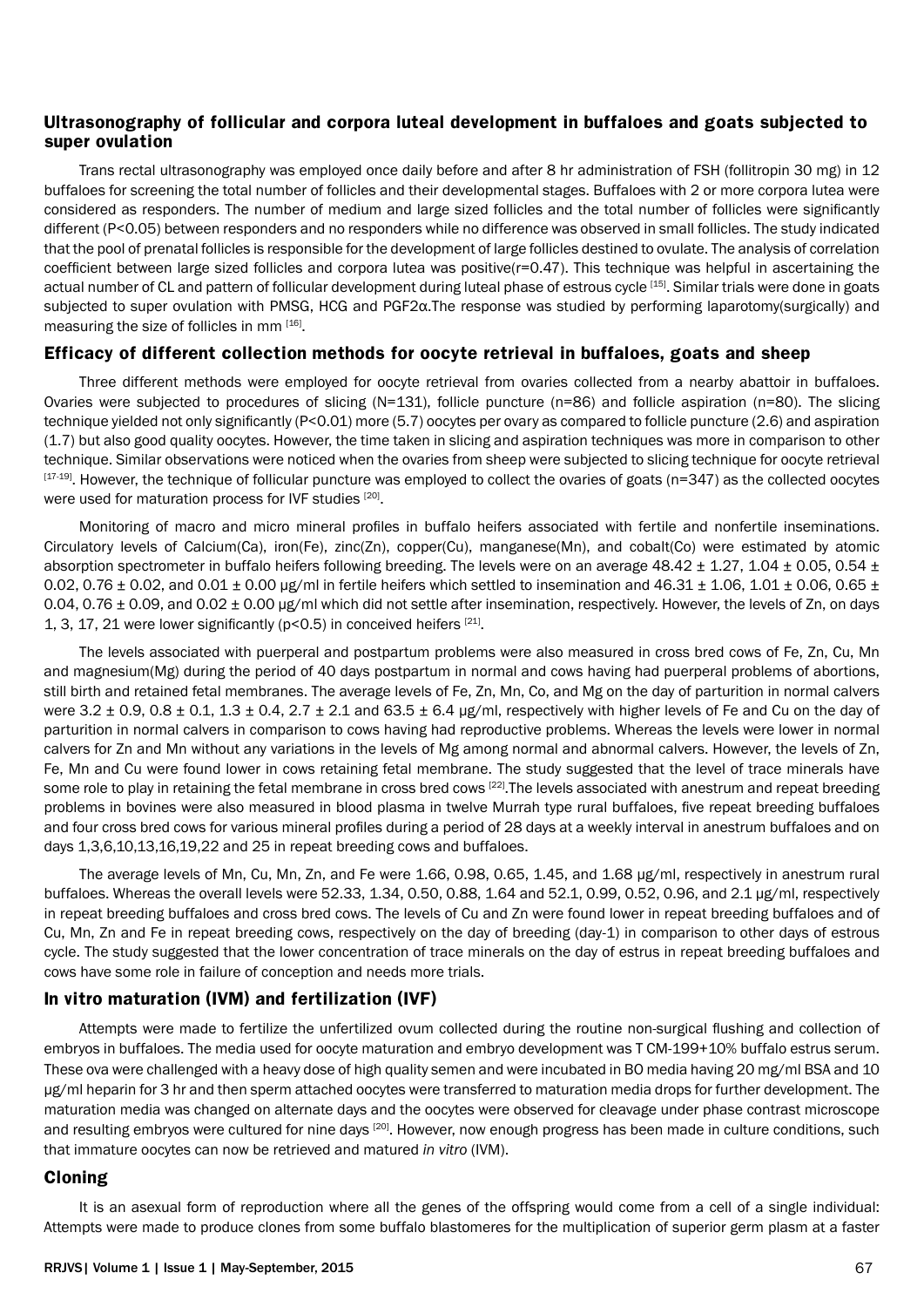rate during routine work of embryo transfer. The blastomeres were aspirated by puncture technique using a very fine needle fitted with a sterilized syringe. The collected blastomeres were then incubated as per the technique used for IVF.

#### **Calves born from embryo transfer technology in buffaloes**

In all 122 embryos were recovered out of which 72 were transferred into 68 synchronous recipients. The recipients were examined for pregnancy status on day 55 to 60 of embryo transfer and so far 15 buffaloes were declared pregnant(9/36 in FSH-P and 6/28 Follitropin group) withal normal calves( 4 males and 7 females). The body weight of male and female calves at birth ranged between29-35 and 22-26 Kgs. with a gestation period of 313 and 305 days, respectively. However, no significant difference in ovulatory responses was observed in buffaloes super ovulated with FSH-P, ovagen, and folligon [23].

#### **Hematological profiles during peri and postpartum periods in crossbred cows**

Hemoglobin (Hb), Packed Cell Volume ( PCV) and Differential Leucocytes Count(DLC) were studied up to 40 days of parturition in 24 crossbred dairy cows, which had problems of abortions(6) and still birth(5). The Hb content( $g$ %)was found lower in cows which had aborted(10.3  $\pm$  1.1) and thrown still born calves(10.2  $\pm$  0.6) on the day of calving in comparisons to normal calvers(11.0  $\pm$ 0.4) The values of PCV%(34.0+  $4.5 \pm$  and lymphocytes%(48.1  $\pm$  5.3) were lower and of neutrophils(41.7  $\pm$  5.6%) and eosinophils  $(3.0 \pm 1%)$  were higher in aborted cows on the day of parturition in comparison to normal calvers having had an average levels of PCV 39.9  $\pm$  1.4, lymphocytes 62.1  $\pm$  2.9, and neutrophils 26.8  $\pm$  2.4 and eosinophils 1.8  $\pm$  0.6%. The haematological indices did not fluctuate significantly during the postpartum period from day one to day 40 of parturition in both categories of cows. However, the levels of PCV (45.6%) and Hb (11.8%) were higher in KS than in KF cows (PCV 42.5% and Hb10.6%). It was also observed that cows having abortions and still births invariably suffered from retention of placenta following metritis (72.8%), whereas this incidence in normally parturated cows was 18% only, which needs further investigation<sup>[24]</sup>.

#### **Semen collection, evaluation and freezing of buffalo bulls, crossbred bulls and Rams (male sheep)**

Electro ejaculation, Surgical, and Artificial Vagina (AV) techniques were employed for the collection of semen in different species of animals during the research conducted under report. Mostly electro ejaculation method was used in male sheep [25] and Artificial Vagina method in other animals [26]. Whereas surgical method was used only when the semen was to be collected from rate testis in bulls. The collected semen was examined for volume, color, density, mass activity, pH, sperm concentration and abnormal sperms percentage. It was clear from the results that there was no deterioration in semen volume and sperm concentration during the experimental period when the semen was collected daily for 2-3 weeks (11-25 days). A better freezability of buffalo semen using 6% glycerol level was observed during routine freezing trials [27].

## **Effect of auto immunization of semen and testicular homogenate on semen quality and testes histology**

Chokla rams(n=10) kept in three groups as control(n=2), Immunization  $1(n=6)$  and immunization  $11(n=2)$  were immunized s/cut with Fruend's aduvant at an interval of three days with semen and testicular homogenate for a period of one month. The rams in immunization group I was given the last injection after seven days and in group II after 15 days of the sixth injection. The immunized rams in both the groups showed a remarkable decrease in sperm concentration and an increase in the abnormal sperm count. The histological examination of the testes showed, in general, edema, fibrosis on interstitial tissue, distention of seminiferous tubules, degeneration of Sertoli and Spermatogenic cells, thickening of the basement membrane and hypo spermatogenesis. However, rams kept in the control group did not show any change at any level except some vacuolization of Sertoli cells in one ram [25-27].

#### **Antigenic analysis of spermatozoa and seminal plasma by Gel diffusion and Immuno electrophoresis in Rams**

The double Gel diffusion and immune electrophoresis of the sperms and seminal plasma antigens of different breeds of Rams( exotic & local) revealed different seminal antigen pattern in rams and reflects the genetic difference among the different breeds of the same species. Immunological finger prints can therefore be obtained of the ram semen for the first time, which could be of great importance in breeding practices [28].

#### **Electrophoresis of semen and blood serum proteins of rams**

Agar gel electrophoresis separation of proteins and spermatozoa, seminal plasma and blood serum were carried out in Russian Merino, Rambouillet and Chokla rams (6 each) A total of six protein components(3 major and 3 minor) in seminal plasma protein and four ( 2major and 2 minor) in spermatozoa proteins were observed. The albumin values in the seminal plasma and spermatozoa were very low than in blood serum. Whereas the globulin content of the proteins of spermatozoa was much lower than the seminal and blood serum proteins in rams <sup>[29]</sup>.

#### **Monitoring of prostaglandin F2**α **and hormones profile from birth to puberty**

Progesterone: Buffalo female calves were screened for P4 profiles from birth to day 3(n=67) showed a mean concentration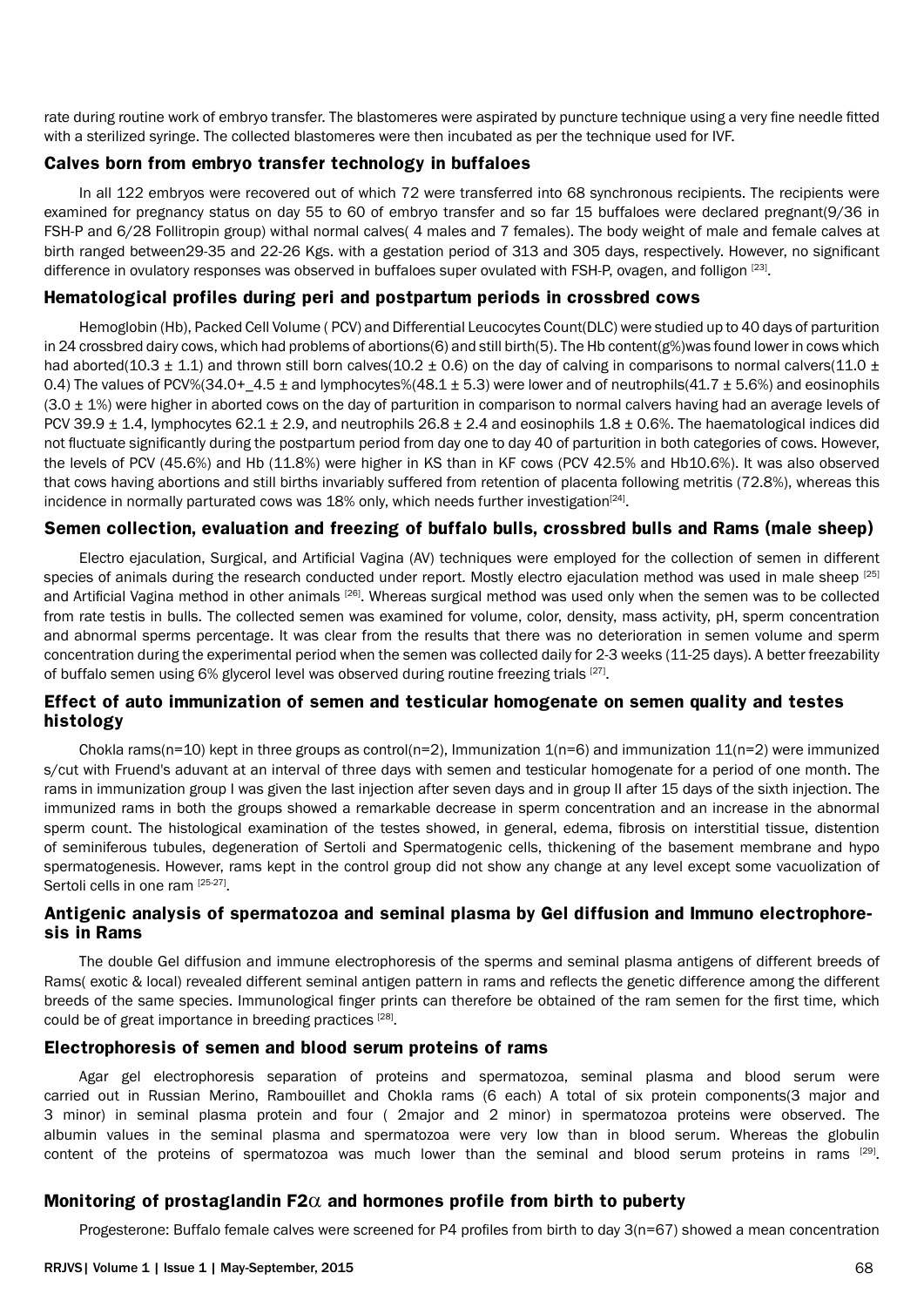of 0.27  $\pm$  0.07 ng/ml. The levels fluctuated in between035  $\pm$  0.14 to 0.67  $\pm$  0.08 ng/ml up to 30 months of age. However, the levels gradually increased to 0.8 ± 0.10 (n=29) after 30 month in animals showing cyclicity which then increased to a level of 1.18  $\pm$  0.15 (n=14) in pregnant heifers. The variations in the different age groups were found highly significant(P<0.01,n = 404). and was also found significant when the analysis of variance was applied to study the effect of season, body weight, weaned and unweaned groups of calves [30].

## **Estradiol-17**β

The levels fluctuated between 6.8 pg/ml to 12.8 pg/ml during the first 12 months of age and then decreased from days 181 to 270 to a lowest level of 4.5 ± 2.6 pg/ml (P>0.05) at the age of 361-450 days. The levels then slowly increased during the pubertal life and a level of 11.76 pg/ml brought the heifers to cyclicity [30].

#### **Luteinizing hormone**

The levels in the new born calves (days1-3) were significantly higher (P>0.01) than those in 1-30 days of age. The LH levels gradually decreased. However, no significance difference in the levels was observed in cyclic and non-cyclic heifers exceeding 30 months. However, the levels fluctuated from  $1.09 \pm 0.07$  ng/ml (n=53) on days 1-3 of age to 0.57  $\pm$  0.14 ng/ml (n=15) on 3-6 months and then rose gradually up to months  $9-12(0.74 \pm 0.10$  ng/ml, n=27). However, the overall mean levels did not differ significantly in cyclic and non-cyclic heifer [30].

#### **Prostaglandin F2**α

A marked difference in PGF2α concentrations was observed in the suckling and no suckling buffalo calves and being higher in non-suckled calves as in [31-33]. However, no definite pattern in the levels were observed when monitored among different age groups, body weight, weaning calves, and seasons but a slight increase in levels were observed during hot humid months [34].

## **Cortisol hormone**

The cortical hormone profiles were measured by a direct RIA without extraction of plasma. The plasma cortisol levels among neonates were found high immediately after birth  $(19.60 \pm 0.61 \text{ ng/ml}$  (n=19) and significantly declined subsequently post birth. The mean levels fluctuated between2.31 and 1.06 nag/ml among calves post nasally between 15 days and 180 days, 2.24 and 3.73 ng/ml among prepubertal and between 4.51 and 7.19 ng/ml among peripubertal heifers. However, no significant difference in the levels was observed between pregnant (up to day 22) and non-pregnant  $[33]$ .

## **Hormone profiles during estrus and early pregnancy in buffalo heifers**

Progesterone: The mean concentration of progesterone was maximum ( $0.72 \pm 0.22$  ng/ml) on 3 days before estrus and then decreased to a minimum of 0.22  $\pm$  0.03ng/ml(P<.0.01) ) on day one of estrus exhibition at around 09.00 hr(around ovulation) and increased slightly on day 2 after estrus, indicating the beginning of the formation of CL as in [34]. The levels in the pregnant animals gradually increased significantly(<0.01) till day 22 post insemination as in  $[34]$ .

## **Estradiol-17**β

The mean plasma estradiol concentration ranged between 3.8 and 30.4 pg/ml(P<0.05) during estrus and ovulation, with a major peak on day 0 at 07.00 hr and two other peaks of 22.5 and 21.4 pg/ml on day + 1 at 15.00 hr and 07 hr, followed by another three minor peaks of 15.4, 14.8 and15.5 pg/ml on days + 1, +2 and 0 at 03.00, 09.00 and 0.09 hr,respectively as in[34]. However, the levels declined from day 1 to 11 in non-pregnant heifers without much variation in pregnant heifers [35].

## **Luteinizing hormone**

The LH levels in all animals greatly fluctuated (P<0.05) among days and time intervals of collections and the peak was observed on different days of estrus in all animals. Two animals showed peals of 5.0 ng/ml and 39.7 ng/ml on Day+0ne (ovulation day), whereas a peak of 62.9 ng/ml was observed on day one of estrus (preovulatory day) in one buffalo. However, the overall LH levels did not differ significantly between pregnant and non-pregnant heifers [34].

## **Prostaglandin F2**α

The mean levels of PGF2α ranged between 0.05 and 1.75 ng.ml from day 2 before estrus to day 3 after estrus, with a significant difference ( $p$ <0.05) from day +3, with +1 at 05.00 hr of estrus. However, all major peaks were shown at the end of estrus and before ovulation on day +1 at 15.00 hr and 17.00 hr as in [34].Day to day comparison of PGF2α levels between pregnant buffaloes showed that only days 13, 22, 16 and 7 were having significantly higher (P<0.05) and (P<0.01) PGF2α on first day 5 of estrus and day 16 to other days in non-pregnant heifers [34].

#### **Cortisol Hormone**

No significant difference in the cortisol levels were observed between pregnant and non-pregnant heifers sampled post insemination up to day  $22^{[33]}$ .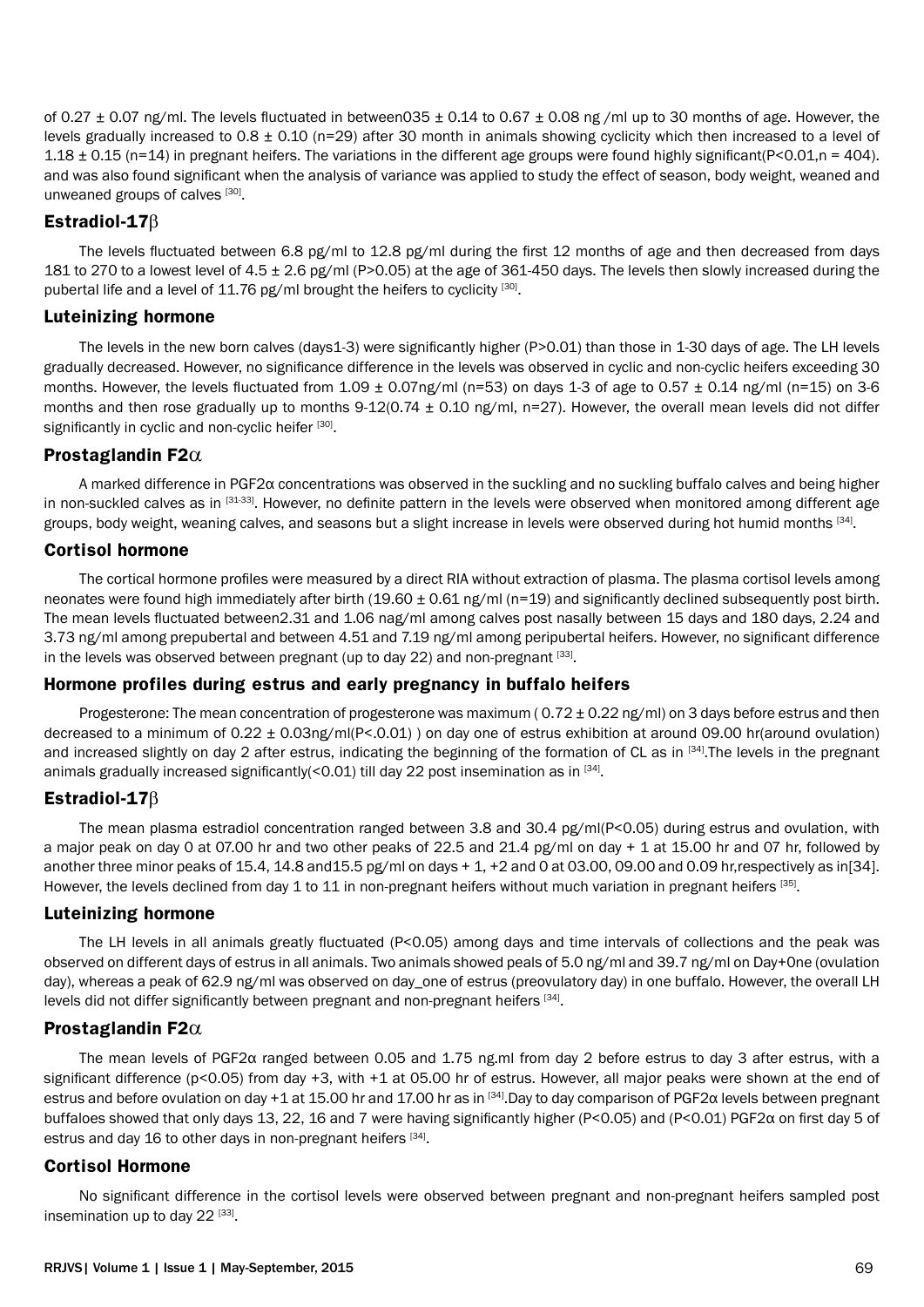#### **Ovulatory changes and hormone profiles of PGF2**α**, LH, Estrdiol17-**β **and progesterone in buffaloes**

The present study was under taken to find out the temporal relationship amount the peripheral blood plasma levels of PGF2 $\alpha$ , LH, Estradiol17-β and progesterone during ovulation. Three pluriparous lactating buffaloes were selected and blood samples were taken daily on days -5, -4, -3, -2, -1, +2 and +3 of estrus and four hourly during the first 16 hr. of estrus and two hourly during the remainder of estrus and ovulation. The PGF2α levels increased significantly (P<0.05) from day 1 at 05.00hr-day 3 whereas the LH levels in all animals fluctuated widely (P<0.05) among days and time intervals of collection, with peaks on day+1 (ovulation day). The estrogen peaks were observed on day 0 at 07.00 hr. followed by another three minor peaks of 15.4, 14.8 and 15.5 pg/ml on days +1, +2 and 0 at 03.00, 09.00 and 09.00 hr, respectively. Whereas the progesterone levels were maximum on day 3 before estrus and showed decreased gradually ( $P < 0.01$ ) on day one at around ovulation  $^{[34]}$ .

Influence of age, weaning, season and body weight on the levels of progesterone, estradiol-17β and LH in growing buffalo heifers: The influence of age, weaning, season and body weight on the peripheral levels of progesterone, estradiol, and LH were studied during neonatal, perinatal and peripubertal periods in buffalo heifers. All buffaloes exhibited estrus only after 30 months of age and had higher levels of LH and estadiol and a lower level of progesterone on the day of estrus. The progesterone levels were affected significantly (P<0.01) by different seasons, by weaning (P<0.05) whereas the estrogen levels was affected significantly (P<0.01) by weaning and varied at different seasons and body weights. Great variations in the LH levels was found significantly (P>0.01) between ages and body weights  $[36]$ .

#### **Hormonal profiles of Follicle Stimulating Hormone, Progesterone, and Estradiol- 17** β **in an estrus rural buffaloes**

Twelve Murrah type buffaloes between ages 4-7 years were selected for monitoring hormone profiles by RIA technique. The samples were collected at a weekly interval for a period of 28 days. The FSH Levels and estradiol- 17-β fluctuated in between 5.5-6.2 ng/ml to 7.6-15.0 pg/ml, respectively. Whereas the circulatory levels of progesterone ranged from 2.3 ng/ml to 4.3 ng/ ml. However, the progesterone levels fall dramatically to 0.4 ng/ml with a sharp increase of FSH (48.5 ng/ml) and estradiol-17β  $(50.1 \text{ pg/mg})$  on the day of estrus  $^{[37]}$ .

#### **Postpartum levels of estradiol-17** β **in crossbred cows retaining fetal membranes**

Circulatory levels of estradiol-17 β were estimated in 15 Cross bred cows of KS, KF and 10 animals without retaining fetal membrane. The hormone was estimated on days O considered to be between 6-24 hr of partum, 1, 3, 5, 7, 15, 20, 30, and 40 days of partum. A level of 30.0 pg/ml and 17.1 pg/ml was recorded on the day of parturition in animals without retaining FM. The levels then gradually decreased in both the groups after partum. The study indicated that a lower level of estradiol-17 β is probably responsible for the retention of FM in cross bred animals of KS & KF [38].

#### **Gonadal hormone profiles in super ovulated buffaloes and goats**

Progesterone hormone profiles were monitored in Murrah buffaloes super ovulated with follitropin on days 110-12 at 12 hr apart. The concentration varied from 2.23 to 7.74 ng/ml before administration of follitropin and started declining 24 hr after PGF2 alpha administration on day 13 of the cycle showing a minimal level of 0.33  $\pm$  0.16 ng/ml on the day estrus which gradually increased to 6.87  $\pm$  \_3.46 and 9.06  $\pm$  1.68ng/ml during mid-cycle as in  $^{[39]}$ . Similar trials were also done in 1986 in goats super ovulated with PMSG, HCG and PGF2α where a level of estradiol-17 β) was observed from 4.16 to 10.94 pg/ml and a higher concentration of 15.10 to 60.11 pg/ml in goats having a follicles of 2-8 mm diameter during the entire period of trial from day 0 to day 10. However, a very low level of progesterone were shown ranging from 0.11 on day 3 and 0.80 ng/mg on day 10 of the cycle [40].

#### **Prolactin hormone**

The prolactin levels were significantly higher on the day of estrus and parturition which subsequently declined during sub estrus and post parturient periods. However, the levels in an estrum heifers were about 3 to 4 fold higher (104.80  $\pm$  17.23 to 165.72  $\pm$  22.56 ng/ml) when compared with the levels during estrous cycle among repeat breeding cycling buffaloes (21.99  $\pm$ 0.72.59 to  $56.0 \pm 33.81$  ng/ml [41].

#### **Hormonal profiles during different phases of reproduction in goats**

Peripheral concentration of plasma progesterone, estradiol-17β and cortisol were monitored during estrous cycle, early pregnancy, gestation, parturition and postpartum periods in goats. The progesterone levels were very low (0.25 ± 0.15 ng/ml) on the day of estrus which gradually increased to a peak level of  $2.77 \pm 1.18$  ng/ml during the late luteal phase and dropped sharply on day 19 of the estrus cycle in non-pregnant goats. The levels continued to increase up to day  $75(6.2 \pm 0.61 \text{ ng/ml})$  of gestation in pregnant goats and then a sudden withdrawal on the day of kidding was observed. Contrary to it the levels of estradiol-17 β and cortisol showed different trends and were higher on the estrus with a gradual decrease during early pregnancy followed by a sharp increase on the day of kidding. However, the progesterone in whole milk was 10 times higher than in blood plasma during early pregnancy. The study indicated that the monitoring of hormones by RIA is useful for monitoring the micro levels of hormones responsible for exhibiting reproductive events and early pregnancy diagnosis (EPD) in goats [42].

#### RRJVS| Volume 1 | Issue 1 | May-September, 2015 70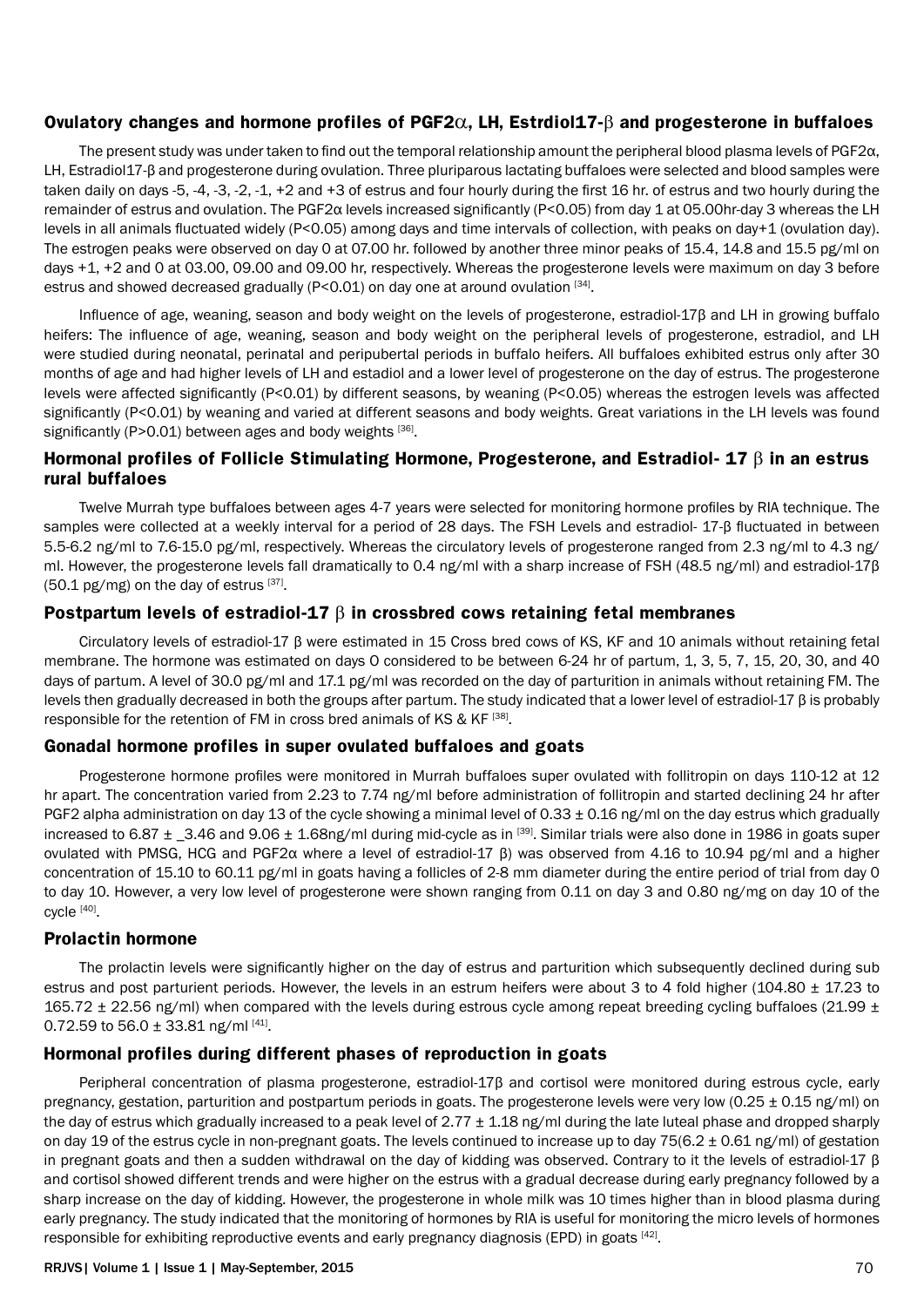## **Plasma Progesterone levels during pregnancy in goats**

The progesterone concentrations in the blood plasma of pregnant goats of mixed breeds during post 90 days of gestation fluctuated between 1.9  $\pm$  0.24 and 2.57  $\pm$  0.59 ng/ml during late pregnancy but declined on the day of parturition, with a further slight decline during the postpartum period [43].

#### **Plasma esradiol-17** β **levels during pregnancy and peripartum in goats**

The plasma estradiol-17 β levels continued to decrease during early pregnancy of day 1to (9.72 ± 5.23 to 5.93 ± 1.78 pg/ ml and an average level with a range of  $(17.84 \pm 3.00 \text{ to } 6.33 \pm 3.12 \text{ pg/ml})$  after day 9 to day 17) were observed with a dramatic increase on 43.88  $\pm$  15.86 pg/ml prior to day of kidding which continued to decrease for 19 days postpartum. Therefore it is derived that a sudden increase in estradiol-17 β levels is responsible for the act of parturition in goats [44].

#### **Hormonal profiles in induced parturient goats**

The blood samples were drawn on days 23, 20, 17,14,11, 8, 5, 2, 1(before kidding), on the day of kidding( day 0) and also after kidding on days 1, 2, 4, 7, 10, 13, and 16. An increase (P<0.05) in the levels of cortisol an estradiol17B and decrease in progesterone in all groups was observed on the day of kidding. However, no increase in cortisol concentration was recorded in goats induced with dexamethazone on the day of kidding. The study suggested that the prepartum pregnancy can be terminated successfully with PGF2 $\alpha$  and corticoids in goats as in [9].

#### **Future Plans**

The recent techniques and strategies such as use of sexed germ plasm, stem cells, DNA ancestry, automated heat detection devices, sex determination by lacer detection techniques,(LTD), and feeding of somatotropin (bST) hormone are some more which needs to be incorporated in such programmes. However, use of genomics, proteomics and bioinformatics will undoubtedly provide researchers with a greater understanding to enhance efficient reproductive process in animals. The other emerging assisted parameters will be the incorporation of zoo noses and public health aspect.

# **ACKNOWLEDGEMENT**

I am thankful to the Directors of NDRI&CIRB and Deans College of Veterinary and Animal Sciences Pantnagar and Bikaner-India for providing all facilities to carry out the research work.

## **REFERENCES**

- 1. Bhalla R C, et al. "Biometry of the genital tract of buffalo-cows". I V J. (1964); 41: 327-331.
- 2. Jain G C and Pachlag S. "Reproductive disorders and postpartum fertility status among dairy animal". Int J Animal Sci. (1995); 10: 59-63.
- 3. Jain G C. Farm management practices for optimization of reproductive efficiency in cows and buffaloes. Vet. (1991); 3: 149-155.
- 4. Jain G C and Khanna S. Induction of postpartum ovarian activity in Murrah buffaloes. IV Buffalo Congress held at Sao-Paulo. (1995); SP,Brazil.
- 5. Jain G C and Pachlag S. "Effect of intrauterine therapy on postpartum endometritis in dairy animals". IJAR (1994); 15: 120-121.
- 6. Jain G C. "Comparative efficacy of drugs to induce the occurrence of repeat breeding in rural dairy buffaloe". IJAR. (1985); 6: 123.
- 7. Jain G C. "Comparative efficacy of estrus inducing drugs in dairy animals under field conditions". IJAR. (1985); 6: 170.
- 8. Jain G C, et al. "Milk progesterone content and early pregnancy diagnosis in goats". Zbl Vet Med A. (1980); 103-108.
- 9. Kakar ML, et al. "Use of rapid milk progesterone test kits for diagnosing pregnancy in Murrah buffaloes". IVJ. (1993); 236- 238.
- 10. Jain G C and Madan ML. "Plsma prostaglandin F, estradioal-17β, cortisol and progesterone in induced parturient goats". Int J Anim Sci. (1989); 4: 152-156.
- 11. Jain G C. "Embryo transfer in Murrah buffaloes". J Dairying Foods & Home Sci. (1993); 12: 67-75.
- 12. Jain G C. "Biotechnology of embryo transfer in buffaloes". Summer institute on biotechnology of embryo transfer in buffaloes". CIRB, ICAR publication. (1989); 9-28: 1-269.
- 13. Jain G C. "Techniques on embryo transfer in buffaloes". CIRB, ICAR publication, Hisar, India. (1995); 1-58.
- 14. Jain G C. "Factors responsible for super ovulation response and embryo recovery in Murrah buffaloes". Int Symp on cell signaling and ova-implantation". VI Annual Meeting of the Ind Soc Reprod Fertility New Delhi. (1994); 42-43.
- 15. A Kumar, et al. "Ultrasonographical studies of buffalo ovarian follicles during super ovulatio". unpublished.

#### RRJVS| Volume 1 | Issue 1 | May-September, 2015 71